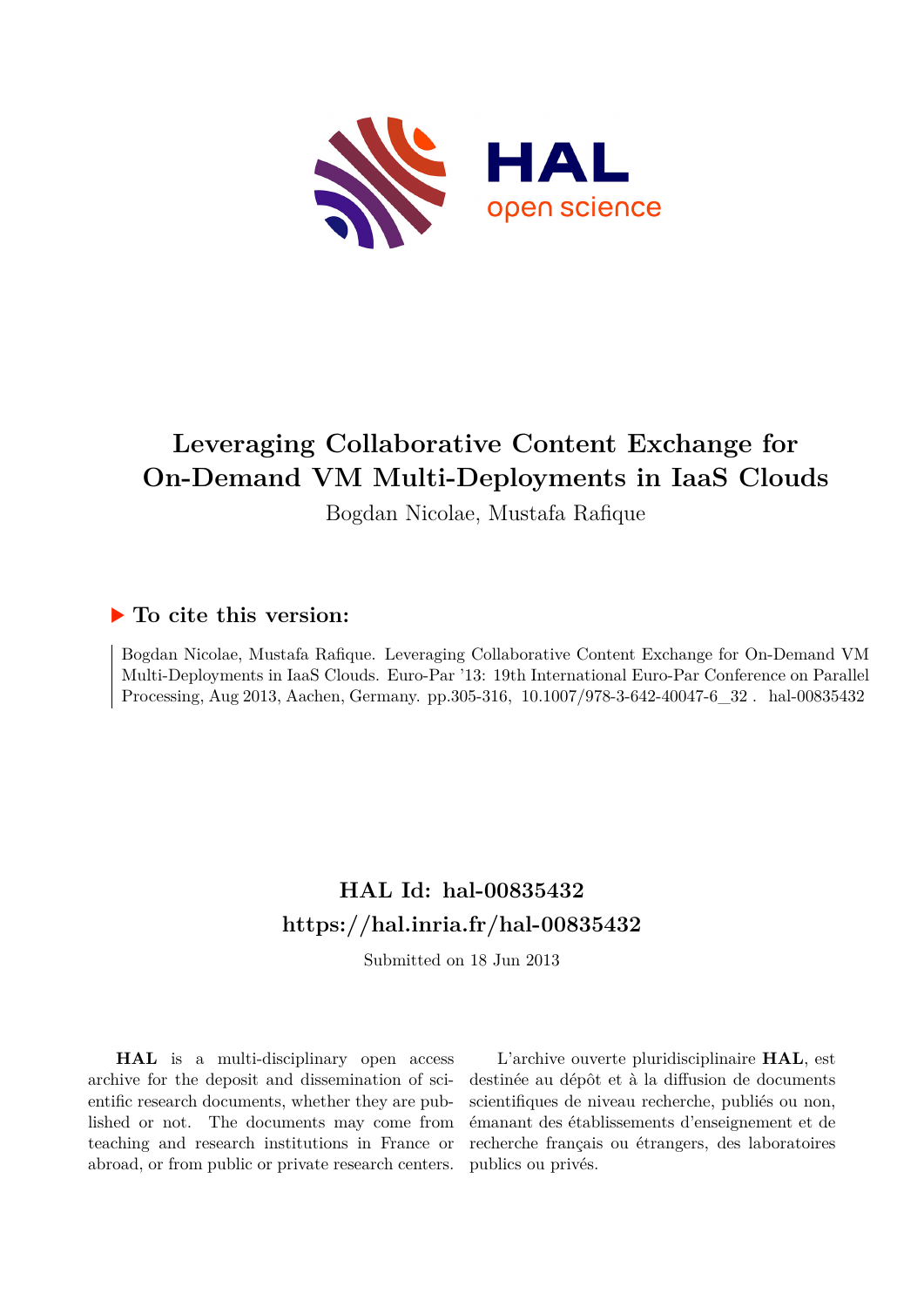# Leveraging Collaborative Content Exchange for On-Demand VM Multi-Deployments in IaaS Clouds

Bogdan Nicolae and M. Mustafa Rafique

IBM Research, Dublin, Ireland {bogdan.nicolae, mustafa.rafique}@ie.ibm.com

Abstract. A critical feature of IaaS cloud computing is the ability to deploy, boot and terminate large groups of inter-dependent VMs very quickly, which enables users to efficiently exploit the on-demand nature and elasticity of clouds even for large-scale deployments. A common pattern in this context is multi-deployment, i.e., using the same VM image template to instantiate a large number of VMs in parallel. A difficult trade-off arises in this context: access the content of the template on-demand but slowly due to I/O bottlenecks or pre-broadcast the full contents of the template on the local storage of the hosting nodes to avoid such bottlenecks. Unlike previous approaches that are biased towards either of the extremes, we propose a scheme that augments on-demand access through a collaborative scheme in which the VMs aim to leverage the similarity of access pattern in order to anticipate future accesses and exchange chunks between themselves in an attempt to reduce contention to the remote storage where the VM image template is stored. Large scale experiments show improvements in read throughput between 30%-40% compared to on-demand access schemes that perform in isolation.

# 1 Introduction

Infrastructure-as-a-Service (IaaS) cloud computing has matured over the years up to the point where it represents a potentially cost-effective solution with low entry barrier even for workloads that require huge amounts of computational resources, such as large scale scientific or data-intensive computations.

One of the main features that has contributed to the growing popularity of IaaS is the elastic on-demand provisioning of virtual machines (VMs). Users can bring up a whole virtual cluster and reconfigure it dynamically with a simple click of a button [1]. However, as the user interface grows simpler and the types of workloads diversify [2], achieving efficient on-demand VM provisioning is a non-trivial task.

A particularly difficult challenge in this context is the *multi-deployment* pattern, i.e., provisioning a large number of inter-dependent VMs concurrently from the same VM image template, which is often needed to deploy large-scale HPC and data-intensive applications. Obviously, there is a need minimize the provisioning time and guarantee scalability despite a growing number of VMs, otherwise users do not perceive IaaS as truly on-demand and lose interest, while at the same time cloud providers lose potential profit by not efficiently leveraging their computational resources. This issue is especially important in the context of spot instances [3]: users can bid for idle cloud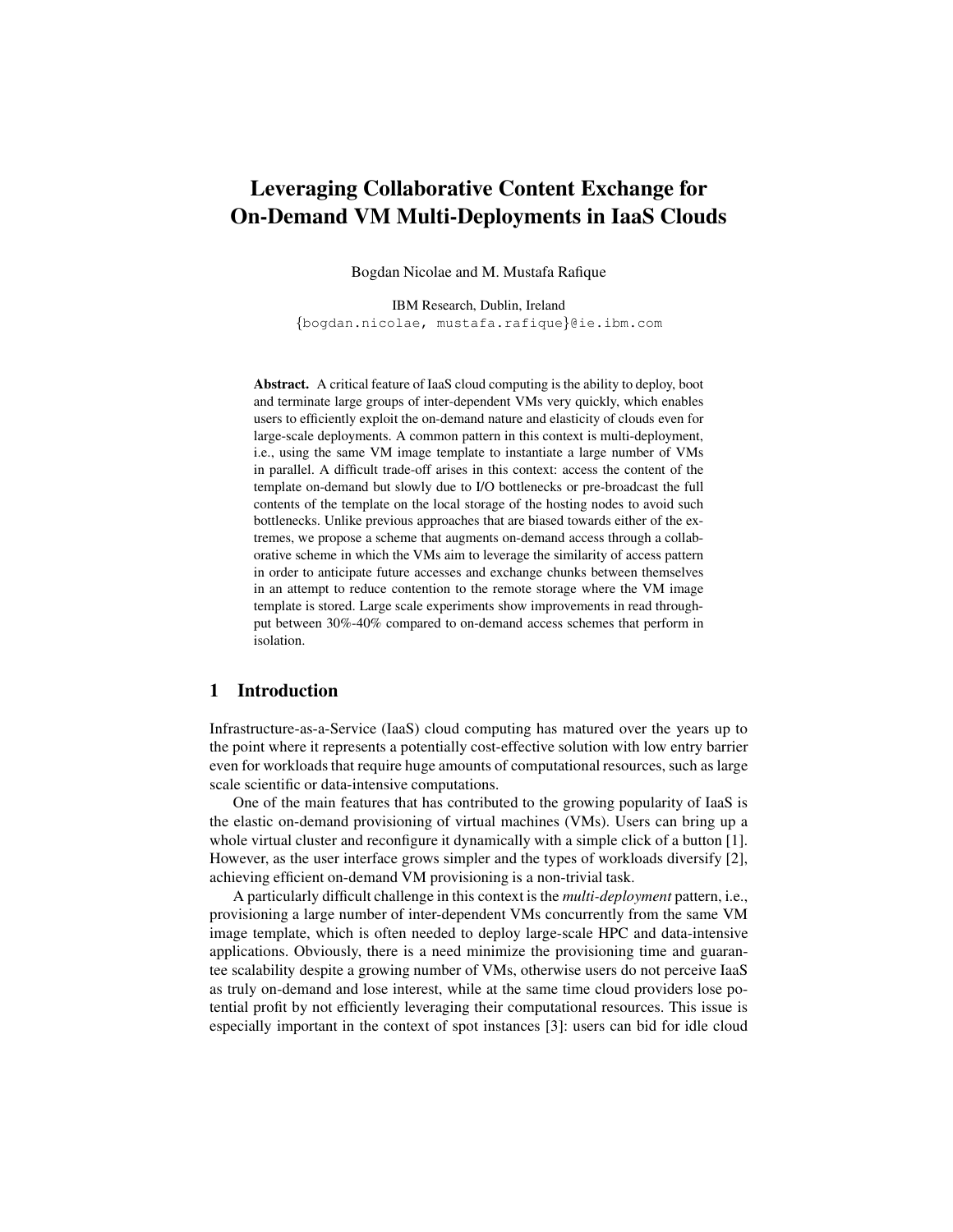resources at lower than regular prices, however with the risk of their VM being terminated at any moment without notice when other users bid higher. Given such a context, long provisioning time is not only inconvenient for the user, but actually leads to loss of computational time and resources that could have been otherwise leveraged at a low price.

Despite widespread need for multi-deployments, little effort has been undertaken to improve their scalability. Current techniques often pre-copy the full VM image locally on the compute nodes before launching the VM instances, which can take in the order of tens of minutes or even hours [4], not counting the time to boot the guest operating system and deploy the application itself. Although on-demand techniques have matured (e.g., locally derived copy-on-write images [5] that use a remotely stored VM image template as a backing file) and they have been shown to generate little overhead on application performance compared to the case when a local copy is available [6], they saw comparatively little attention for multi-deployments due to the fact that they generate I/O contention to the repository where the VM image template is stored.

This paper contributes with a novel technique that aims to alleviate the aforementioned issue and improve the scalability of multi-deployments by enabling efficient decentralized on-demand access that avoids bottlenecks caused by competition to the repository. To achieve this, we leverage the fact that the VMs of the group typically have highly similar access patterns (e.g., during the boot phase they access the same chunks of the virtual disk in the same order [7]) in order to build a collaborative scheme where VMs exchange chunks between themselves in anticipation of expensive concurrent I/O accesses to the remote repository that would follow, which thus can be avoided. Our approach can dynamically adapt to the access pattern: it increases the rate of exchanges when remote accesses were successfully avoided, and backs off when the success rate starts dropping due to diverging access patterns. We summarize our contributions as follows:

- We introduce a collective content exchange scheme that optimizes the multi deployment pattern by enabling efficient sharing of virtual disk image templates in an on-demand fashion and show how to integrate this approach in a typical IaaS architecture (Sections 3.1 and 3.3).
- We propose a hypervisor-transparent implementation of this scheme as an independent FUSE module that can mount a raw remote backing file locally as a mutable snapshot. This is functionally equivalent to the broadcast technique but completely removes the broadcast overhead (Section 3.4).
- We experimentally evaluate the benefits of our approach on the Grid5000 [8] testbed by performing multi-deployments on dozens of nodes (Section 4).

## 2 Related Work

Approaches that enable multi-deployment broadly fall into two major categories: prebroadcast and on-demand access.

Pre-broadcast techniques fully copy the VM disk image template locally on all compute nodes before launching the VM instances themselves. This enables high I/O disk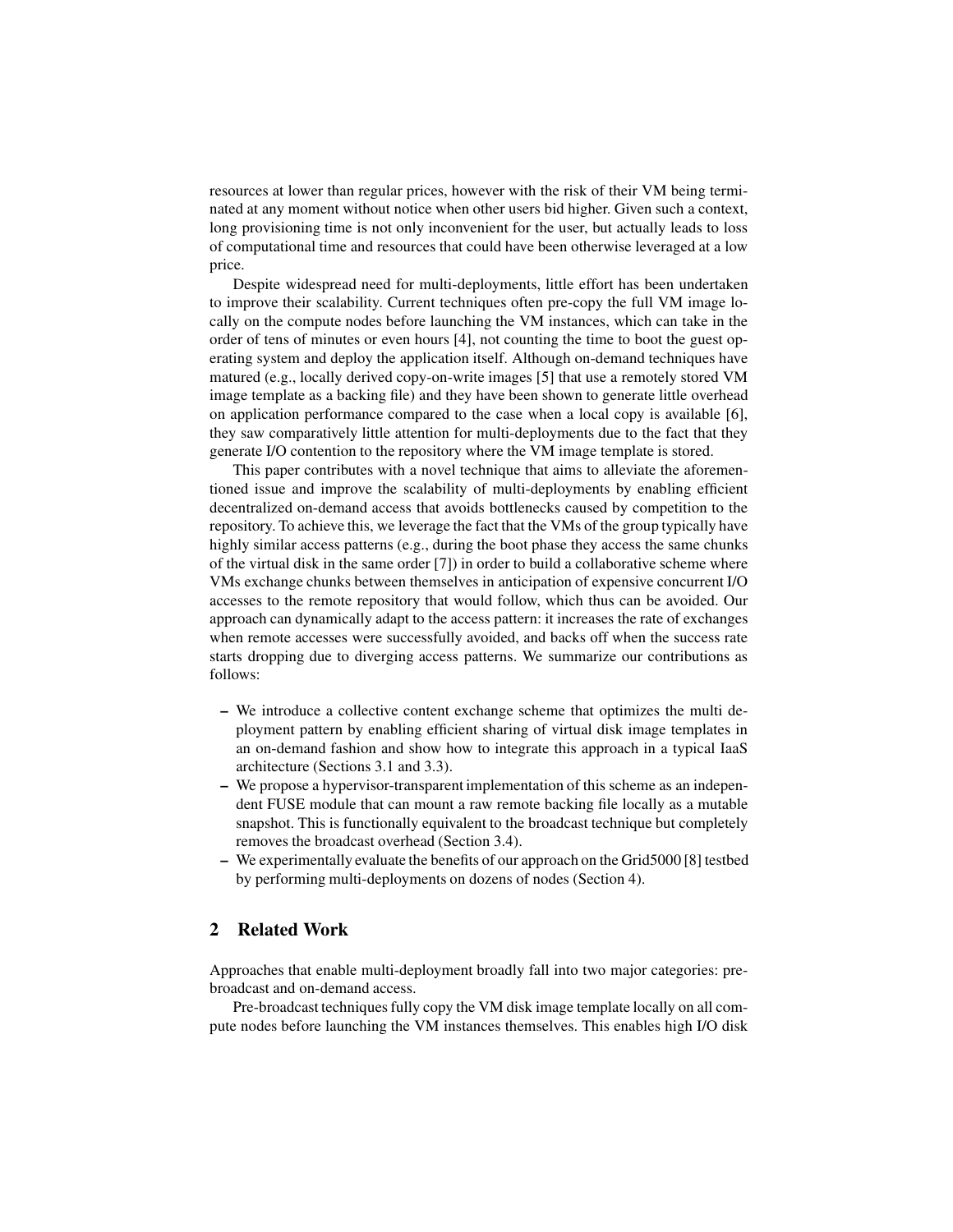access performance inside the VM instances, because no remote access to the image repository or I/O competition with other VM instances is present. However, the broadcast step has an high overhead both in execution time and network traffic, which reduces the attractiveness of IaaS for short-lived jobs and is expensive for the provider (in terms of lost resources that could otherwise be charged for). Thus, reducing the broadcast overhead has been an active area of study, with proposals ranging from multi-cast [9] and application level broadcast-trees [10] to peer-to-peer protocols [11, 4].

At the other extreme are on-demand access approaches: VMs are instantiated onthe-fly by keeping the remote virtual disk image template read-only and storing all modifications locally using copy-on-write, which is natively supported by many hypervisors [5]. While this eliminates the broadcast step, it introduces I/O competition between VM instances because they share a single disk content source. Obviously, a centralized repository generates the highest contention, but is still a very popular choice due to simplicity [12]. Using a decentralized storage solution (such as a parallel file system [13–15] or a dedicated repository [16]) reduces contention thanks to striping, but is only partially effective in our case, because the VM instances often access the same chunks in the same order. In our previous work [7], we show how to alleviate this issue by means of adaptive prefetching, however I/O contention to the repository is still a potential problem for scalability.

Another emerging direction that relates to multi-deployment is user-level virtualization [17]. The idea here is to use a minimally configured OS and virtual disk on top of which application packages and configuration files are applied on-the-fly during boot time. In this context, the same content propagation principles that apply at low level (i.e., virtual disk chunks) can be used for higher level contents (i.e., packages and configuration files).

Finally, there are several ways to complement multi-deployments with additional optimizations. A straightforward optimization is to use the local storage available on the compute nodes as a caching layer for VM images [18]. While this does not improve first-time deployments, given the dynamicity of the cloud, many VM images pass through the same compute node during its lifetime, effectively increasing the chance to avoid a first time accesses for certain members of the multi-deployment group. However, given the large variety of VM image templates in a cloud, it is highly probable to quickly run out of local storage if full caching is attempted. Luckily, VM images share a large amount of content between each other, which makes de-duplication [19] an effective tool to leverage local storage more efficiently.

Our own approach tries to leverage the best trade-off between VM disk content broadcast and on-demand access. Much like on-demand techniques we distribute only the needed content on-the-fly, but at the same time we avoid remote I/O contention and access latency by involving the VM instances in a collaborative chunk exchange protocol in a manner similar to peer-to-peer approaches. To the best of our knowledge, we are the first to explore this direction.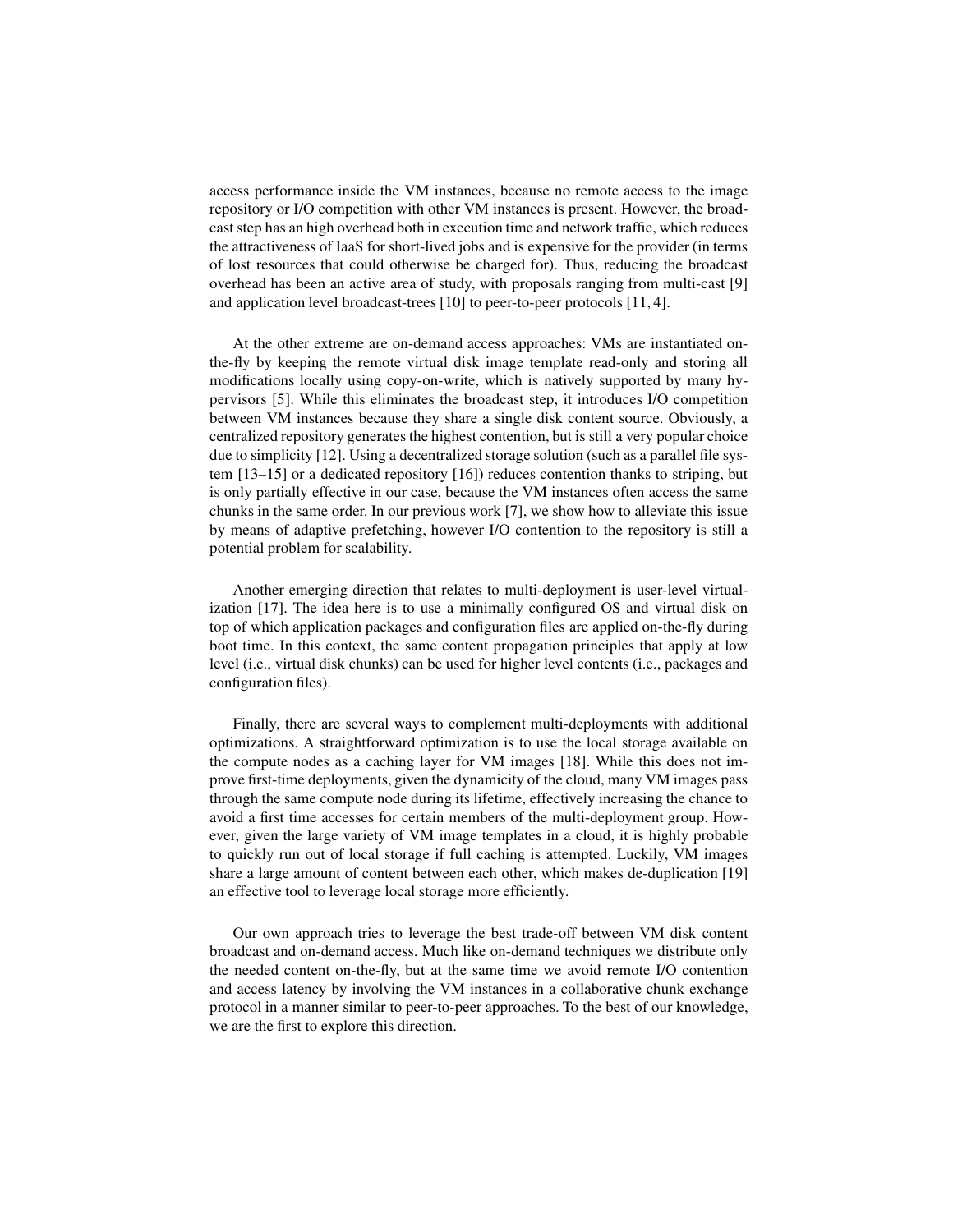## 3 Our Approach

#### 3.1 Design Principles

Copy-on-Reference Local Mirroring: To facilitate on-demand VM disk image access, we leverage *copy-on-reference*, initially introduced for process migration in the V-system [20]. To this end, our approach exposes a private local view of the virtual disk image stored remotely on the VM repository to the hypervisor. We call this local view a *mirror*. From the perspective of the hypervisor, the local mirror behaves like the original and it is functionally equivalent to a local copy using pre-broadcast. The mirror is logically partitioned into fixed-sized *chunks*. Whenever the hypervisor needs to read a region of the image, all chunks covered by the region that are not already locally available are fetched remotely from the original source and copied (i.e., "mirrored") locally. Once all contents is available locally, the read can proceed. Writes behave in a similar fashion, except for those chunks that are totally overwritten: in this case no remote fetch is necessary.

Preventive Peer-to-Peer Content Exchange: As explained in Section 2, on-demand access has a serious disadvantage as it generates I/O access contention to the remote repository where the VM disk image is stored. Although copy-on-reference limits this effect to first-time reads only (because the local mirror gradually becomes populated), by itself this is often not enough, as most access patterns need to read data only once (e.g., read configuration files during the boot process or sweep through an input data set in order to perform a computation). Thus, optimizing first-time reads becomes a prime concern. Since the VM instances of multi-deployments often follow a similar access pattern, a natural idea in this context is to enable the VM instances to talk to each other and "help" each other out in order to reduce the pressure on the remote repository. Based on the observation that I/O contention leads to jitter [7] (i.e., slight differences in time when the same chunk is accessed), we propose to organize the VM instances in a peer-to-peer topology where each VM has a set of neighbors, with whom it "gossips" about the chunks that should be fetched on-demand. Based on this information, VMs are able to anticipate future trends in access pattern and obtain chunks from their neighbors before they are actually needed, effectively preventing costly remote accesses if the anticipation was successful.

Access Pattern Aware Content Exchange Throttling: Preventive peer-to-peer content exchange however is not without drawbacks. Although the performance overhead of exchanging chunks can be masked by decoupling it from on-demand access and running it as a background process, it invariably leads to network bandwidth utilization. This steals away bandwidth from the application running inside the VM instance and might even impact the on-demand access bandwidth. Therefore, it is crucial to "focus the gossiping" such that it maximizes the prediction rate, and thus minimizes the bandwidth wasted on obtaining chunks that were never needed. To this end, we propose to monitor the success rate in terms of number of chunks that were fetched locally but not yet accessed (which we refer to as *unmatched*). When the number of unmatched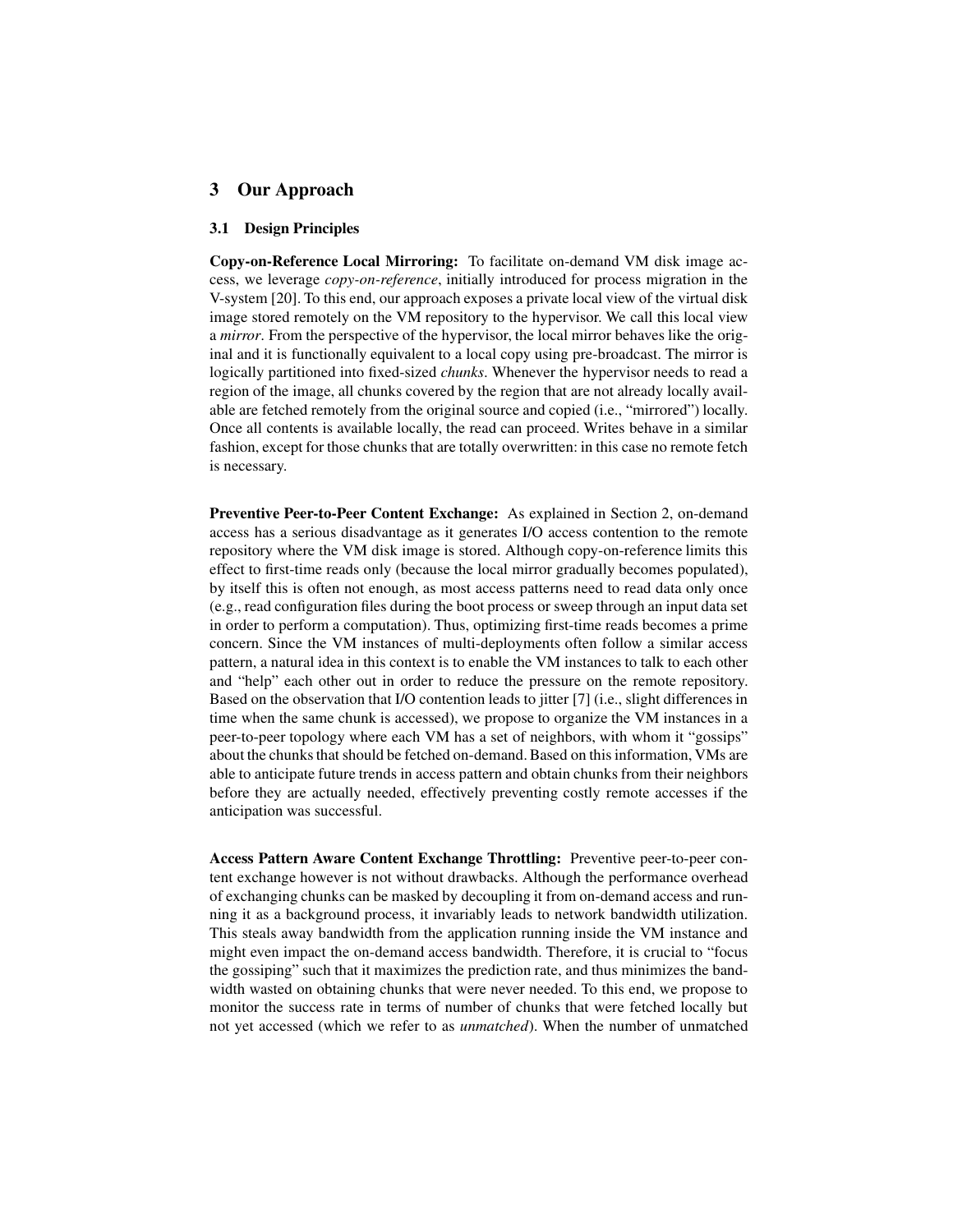chunks reaches a predefined threshold, we assume the VM has started to exhibit an access pattern that diverges from the rest of the neighborhood and as such it will avoid sending chunks until the number of unmatched chunks falls below the threshold. Using this scheme, each VM dynamically adapts to the access pattern in relationship to the other VMs, nurturing its collaborations when it senses a common pattern, and backing off when it senses a divergence. To avoid the case when VMs converge again without lowering the amount of unmatched chunks accumulated in the past, one solution is to automatically eliminate unmatched chunks older than a predefined time window. For simplicity, we opted not to address this case for the purpose of this work.

#### 3.2 Algorithmic Description

In this section, we zoom on the design principles presented in Section 3.1 by providing an algorithmic description. For simplicity, we insist only on the most important aspects, in particular how a read and a write is performed and how to decouple the peer-to-peer preventive exchange scheme from on-demand access and perform it asynchronously in the background.

| <b>Algorithm 1</b> Read the range (of f set, size) into buffer from disk image                      |
|-----------------------------------------------------------------------------------------------------|
| 1: function $\text{READ}(buffer, offset, size)$                                                     |
| for all $chunk \in Image chunk \cap (offset, size) \neq \emptyset$ do<br>2:                         |
| <b>if</b> $ChunkState[chunk] = REMOTE$ then<br>3:                                                   |
| fetch <i>chunk</i> from repository and mirror it locally<br>4:                                      |
| <b>if</b> unmatched $\langle THRESHOLD$ then<br>5:                                                  |
| $HintQueue \leftarrow HintQueue \cup \{chunk\}$<br>6:                                               |
| 7:<br>end if                                                                                        |
| 8:<br>$ChunkState chunk \leftarrow READ$                                                            |
| else if $ChunkState[chunk] = LOCAL$ then<br>9:                                                      |
| unmatched $\leftarrow$ unmatched $-1$<br>10:                                                        |
| $ChunkState[chunk] \leftarrow READ$<br>11:                                                          |
| end if<br>12:                                                                                       |
| end for<br>13:                                                                                      |
| <b>return</b> read ( <i>of f set</i> , <i>size</i> ) into <i>buf f er</i> from <i>Mirror</i><br>14: |
| 15: end function                                                                                    |

Each chunk of the virtual disk image can be in one of the four possible states (denoted ChunkState):  $REMOTE$  (the chunk was not yet locally fetched),  $LOCAL$ (the chunk was obtained through gossiping and is locally present, but was not yet needed),  $READ$  (the chunk was requested by a read operation) and  $WRITTEN$  (the chunk was overwritten either totally or partially).

The READ operation is detailed in Algorithm 1. In a nutshell, it determines all chunks that are missing locally and fetches them from the remote repository, after which it redirects the read request to the local mirror. If any chunk triggered on-demand access (i.e., was in the  $REMOTE$  state), it is scheduled to be sent to the neighbors through HintQueue, which is then used by the preventive exchange. This happens only if the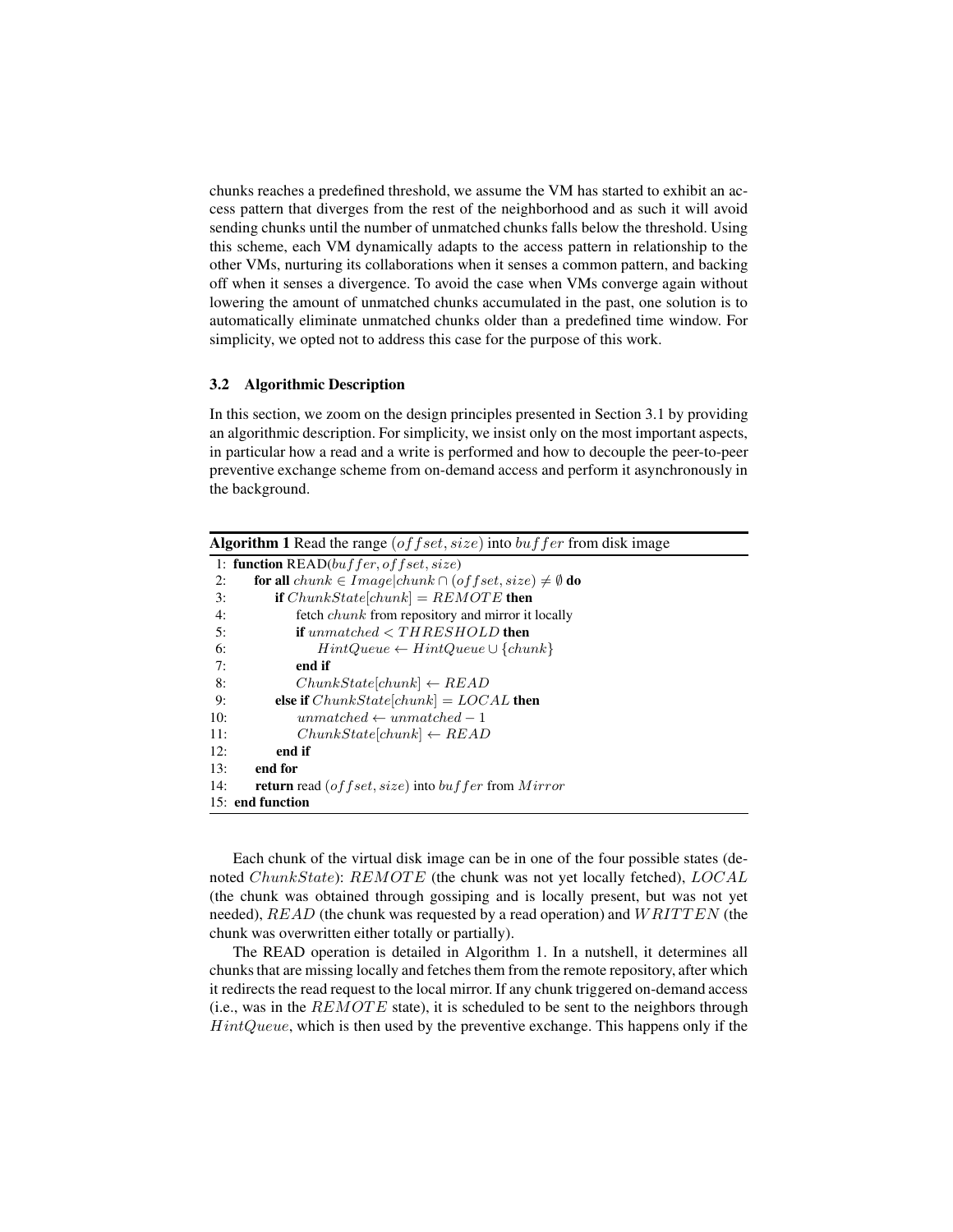number of unmatched chunks is lower than the threshold. On the other hand, if any chunk is already available locally thanks to preventive exchange, the number of unmatched chunks is decremented. In both cases, ChunkState transitions into READ, in order to reflect the new state.

Algorithm 2 Write the range  $(offset, size)$  from  $buffer$  to disk image

| 1: function $WRITE(buffer, offset, size)$                                               |  |  |
|-----------------------------------------------------------------------------------------|--|--|
| for all $chunk \in Image chunk \cap (offset, size) \neq \emptyset$ do<br>2:             |  |  |
| <b>if</b> $ChunkState[chunk] = REMOTE$ and $chunk \nsubseteq (offset, size)$ then<br>3: |  |  |
| fetch $chunk \setminus (offset, size)$ from repository and mirror it locally<br>4:      |  |  |
| 5:<br>end if                                                                            |  |  |
| $ChunkState[chunk] \leftarrow WRITTEN$<br>6:                                            |  |  |
| 7:<br>end for                                                                           |  |  |
| <b>return</b> write (of fset, size) from buffer to Mirror<br>8:                         |  |  |
| 9: end function                                                                         |  |  |

The WRITE operation, depicted in Algorithm 2 simply needs to make sure that there are no missing chunks that are only partially overwritten and thus will generate gaps. If this is not the case, it fetches the missing content from the remote repository in order to fill those gaps. In either case, it marks all involved chunks as  $WRITTEN$  and finally redirects the write to the mirror.

Algorithm 3 Asynchronous preventive chunk exchange with other peers

|     | 1: procedure BACKGROUND EXCHANGE                                             |
|-----|------------------------------------------------------------------------------|
| 2:  | while true do                                                                |
| 3:  | <b>if</b> chunk received from neighbor and $ChunkState[chunk] = REMOTE$ then |
| 4:  | mirror <i>chunk</i> locally                                                  |
| 5:  | $ChunkState[chunk] \leftarrow LOCAL$                                         |
| 6:  | unmatched $\leftarrow$ unmatched + 1                                         |
| 7:  | end if                                                                       |
| 8:  | <b>if</b> $HintQueue \neq \emptyset$ then                                    |
| 9:  | $chunk \leftarrow POP \text{FRONT}(HintQueue)$                               |
| 10: | <b>if</b> $ChunkState[chunk] \neq WRITTEN$ then                              |
| 11: | send <i>chunk</i> to all neighbors                                           |
| 12: | end if                                                                       |
| 13: | end if                                                                       |
| 14: | end while                                                                    |
|     | 15: end procedure                                                            |

Finally, the preventive chunk exchange scheme is performed asynchronously inside BACKGROUND EXCHANGE, detailed in Algorithm 3. In a nutshell, it listens for gossips about new chunks from all its neighbors and whenever it receives one that corresponds to a chunk that is missing locally, it fetches that chunk and mirrors it locally,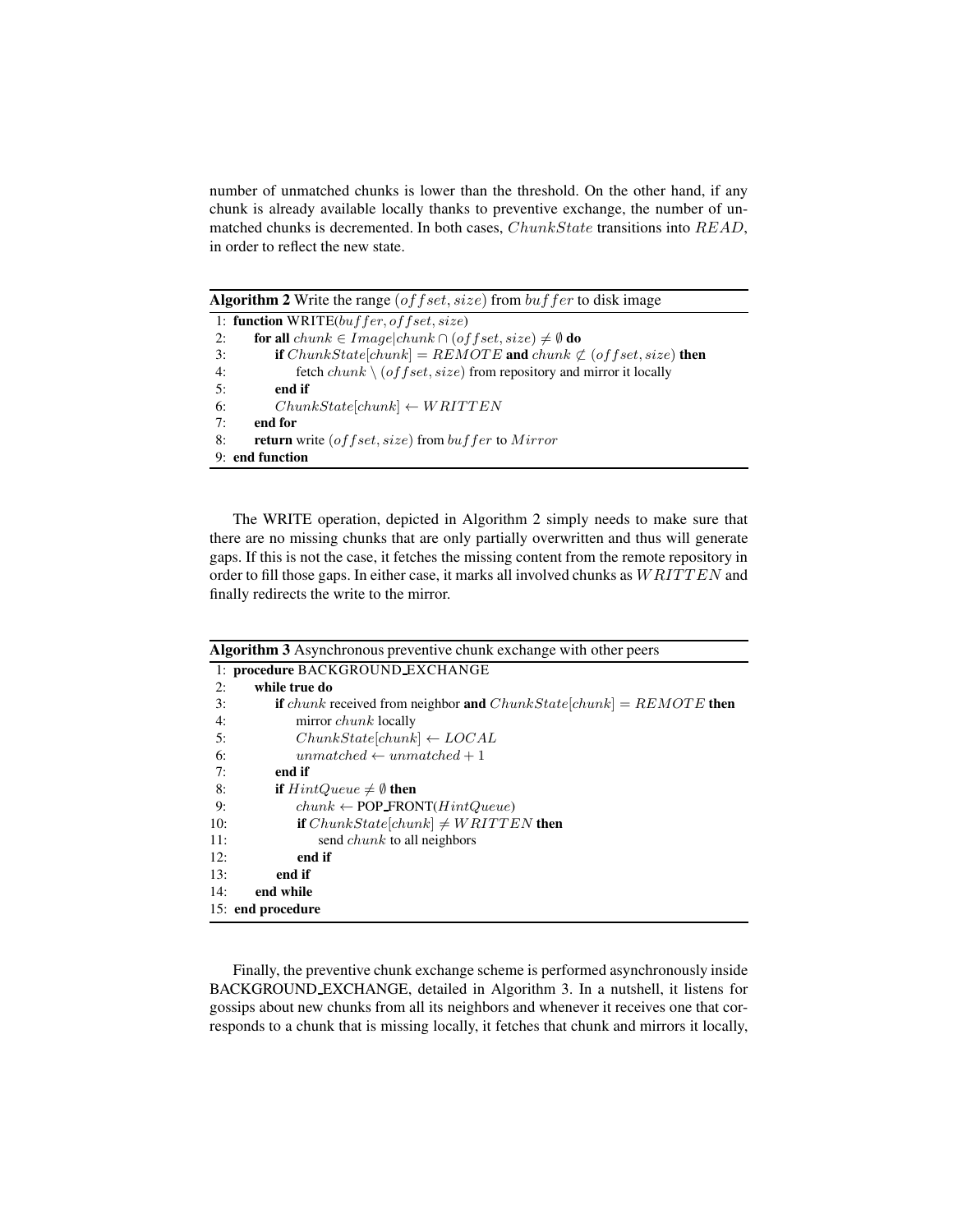

Fig. 1. Cloud architecture that integrates our approach (dark background)

incrementing the number of unmatched chunks. At the same time, if the READ operation enqueued any hints about on-demand chunks inside  $HintQueue$  and the corresponding chunks were not overwritten in the mean time, then it informs all its neighbors about these new chunks.

Note that we opted for an optimistic scheme based on push, which improves latency compared to sending just the chunk id and waiting for a pull request. This technique favors the setting we explored in this work: small neighborhoods with a simple ring topology (See Section 4). However, with increasing neighborhood size it is more likely that a VM receives the same chunk from multiple sources, thus a push approach might unnecessarily waste bandwidth and create more overhead. Nevertheless, our algorithms require minimal changes to support a pull approach.

#### 3.3 Architecture

We depict a simplified IaaS cloud architecture that integrates our approach in Figure 1. For better clarity, the building blocks that correspond to our own approach are emphasized with a darker background.

The *VM image repository* is the storage service responsible to hold the VM disk image templates used as the source of multi-deployments. The only requirement for the VM image repository is to be able to support random-access remote reads, which gives our approach high versatility to adapt to a wide range of options: centralized approaches (e.g., NFS server), parallel filesystems or other dedicated services that specifically target VM storage and management [16, 21].

The *cloud client* has direct access to the VM image repository and is allowed to upload and download VM images from it. Furthermore, the cloud client also interacts with the *cloud middleware* through a control API that enables launching and terminating multi-deployments. In its turn, the cloud middleware will interact with the *hypervisors* deployed on the compute node to instantiate the VM instances that are part of the multideployment.

Each *hypervisor* interacts with the local mirror of the VM disk image as if it were a full local copy of the VM disk image template. To facilitate this behavior, the *mirroring module* acts as a proxy that traps all reads and writes of the hypervisor and takes the appropriate action: it populates the local mirror on-demand only in a copy-on-reference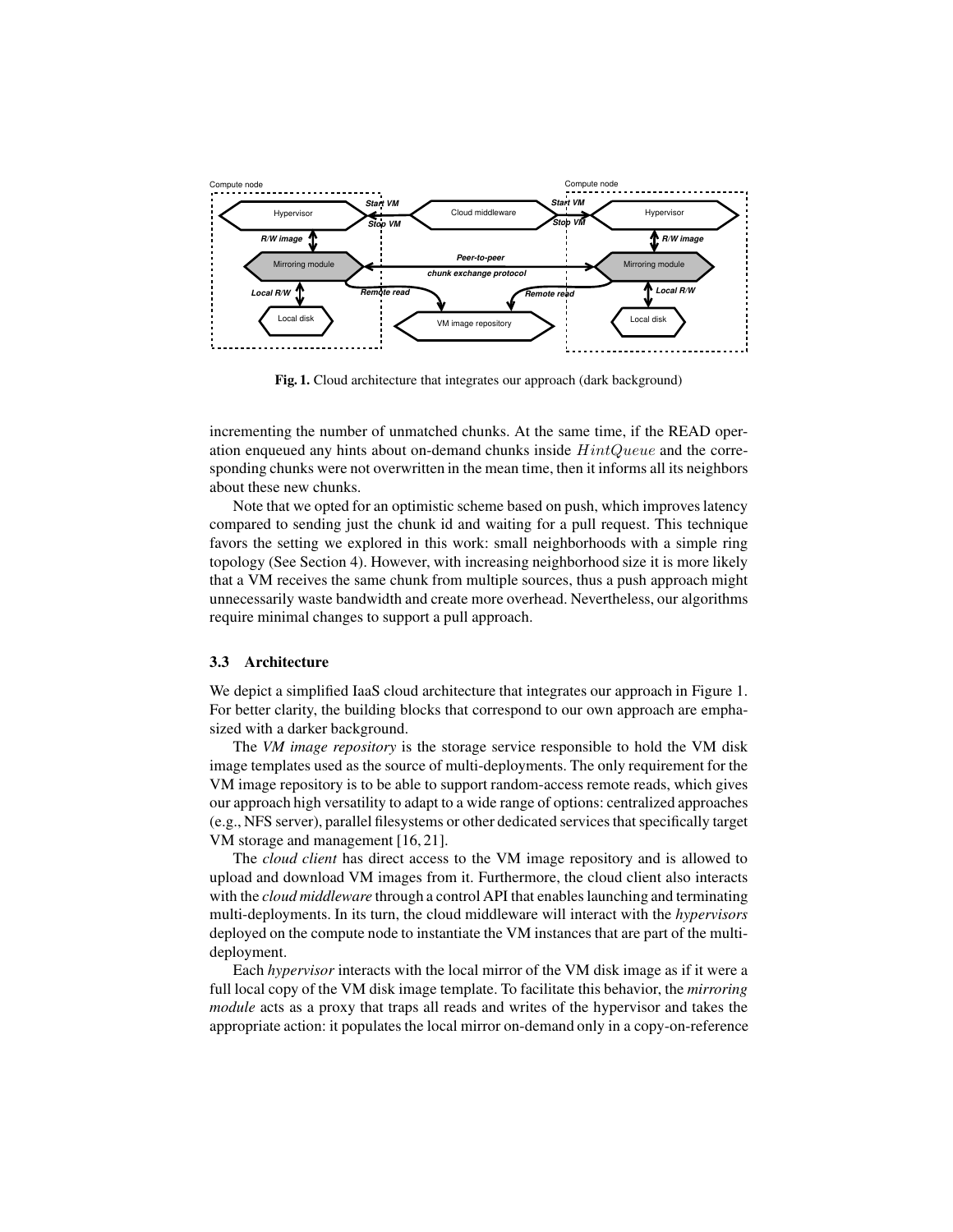fashion while using the peer-to-peer chunk exchange protocol described in Section 3.1 to pre-populate regions that are likely to be accessed in the future based on the collective access pattern trend.

#### 3.4 Implementation

We implemented the mirroring module as file system in userspace on top of FUSE [22]. This has several advantages in our context: (1) it is transparent to the hypervisor (and thus portable); (2) it enables easy interfacing with any remote storage repository (since it is a userspace implementation) and (3) it is easy to integrate into existing cloud middleware, as it enables us to emulate a behavior that is functionally equivalent to prebroadcast.

To facilitate efficient on-demand access and copy-on-write support at kernel level, we map the remote VM disk image template into the memory of the host using the mmap system call. Since the kernel automatically manages memory page faulting and implicitly fetches any missing remote content, reads and writes are greatly optimized as they effectively translate to simple memory copy operations. Similarly, any chunks that were obtained through the preventive chunk exchange scheme can be mirrored locally again by simple memory copy operations.

The preventive copy-on-write chunk exchange scheme runs in its own thread, which communicates with the main FUSE thread through the data structures presented in Section 3.2. The communication between the mirroring modules is implemented on top of Boost ASIO [23], a high performance asynchronous event-driven library which is part of the Boost C++ collection of libraries. Since the preventive peer-to-peer exchange scheme is not a pre-condition for correctness (i.e. our approach works even when no exchange is happening), we have opted for a lightweight solution that performs gossiping through UDP sockets. This has the potential to significantly reduce networking overhead at the cost of unreliable communication, which is a perfectly acceptable tradeoff in our case, as we can afford to occasionally lose hints about chunks.

# 4 Evaluation

This section evaluates the scalability of our approach experimentally for a series of multi-deployment scenarios.

#### 4.1 Experimental Setup

The experimental platform used to run our experiments is Grid'5000 [8]. For the purpose of this work, We reserved 100 nodes of the graphene cluster. The nodes are outfitted with x86 64 CPUs offering hardware support for virtualization, local disk storage of 277 GB (access speed ≃55 MB/s) and 16 GB of RAM. The nodes are interconnected with Gigabit Ethernet (measured: 117.5 MB/s for TCP sockets with MTU = 1500 B with a latency of  $\simeq$ 0.1 ms). The hypervisor running on all compute nodes is QEMU/KVM 1.2.0, while the operating system is a recent Debian Sid Linux distribution. For all experiments, a 4 GB raw disk image file based on the same Debian Sid distribution was used.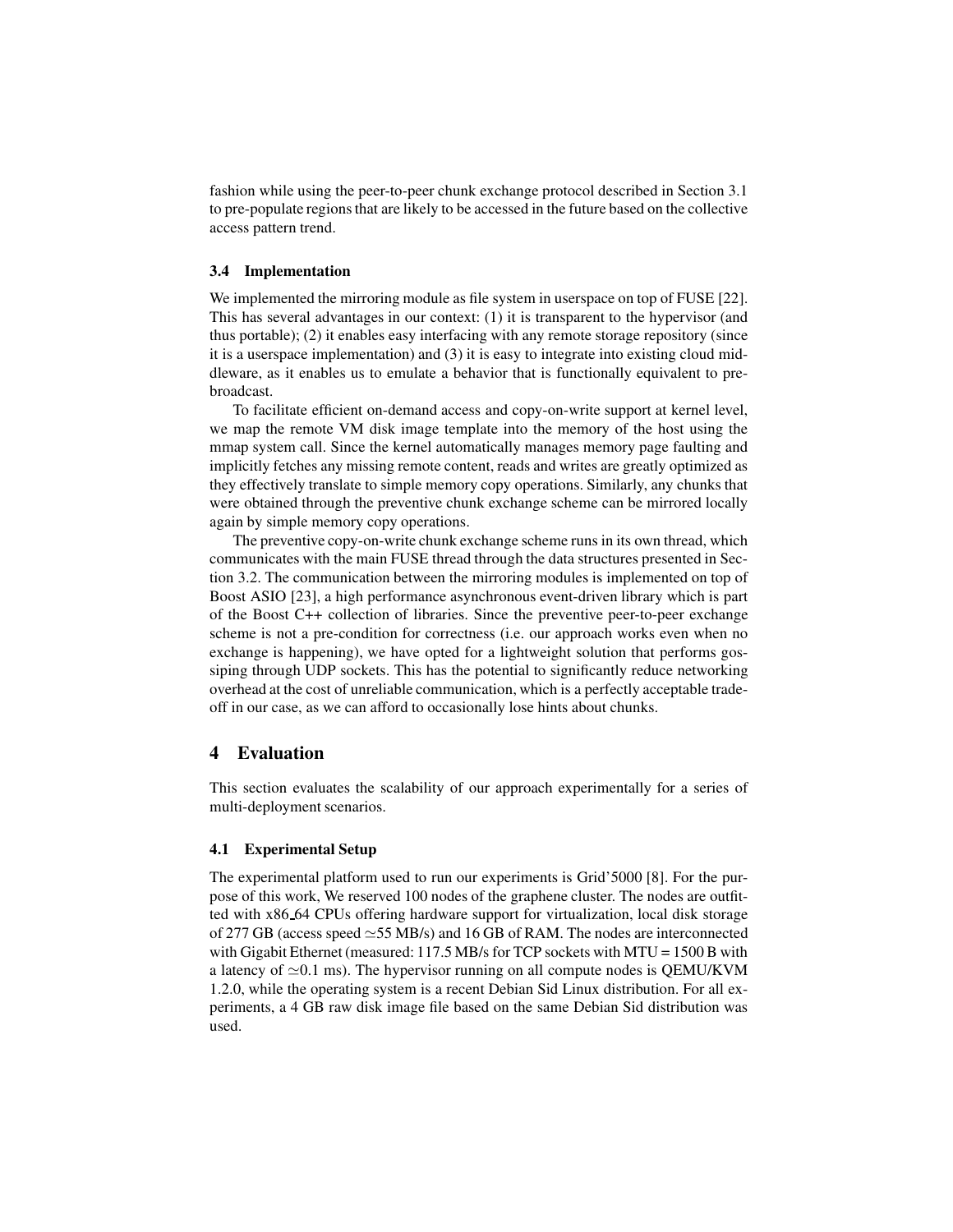

(a) Overall throughput of the fastest instance in the VM group (higher is better)

(b) Overall throughput of the slowest instance in the VM group (higher is better)

Fig. 2. Scalability of multi-deployments: throughput under concurrent on-demand access when reading 512 MB of the virtual disk using dd

### 4.2 Methodology

We compare our approach (presented in Section 3.4) to the most widely used ondemand access technique in practice: local copy-on-write files that are derived from a shared backing file that is stored remotely. To enable copy-on-write, we rely on the *QCOW2* [5] image format, which is part of standard QEMU/KVM distribution. The backing file is shared through a NFS server. In order to deploy a VM instance, we create a fresh qcow2-derived file on the local disk of the compute node where the hypervisor is running and use this file as the VM disk image. For the rest of this paper, we denote this approach nfs−qcow2. Our approach uses the same backing file for local mirroring. With respect to the peer-to-peer topology, we opted for a ring: each mirroring module is linked to the mirroring module that is deployed on next compute node in a predefined ordering of all compute nodes. The *Threshold* was fixed at 128, while the chunk size is fixed at 32 KB. We denote this setting our−approach.

The experiments consist in deploying an increasing number of VM instances concurrently, each on a dedicated compute node. Each VM instance boots and then reads the first 512 MB of its virtual disk (dd if  $=$ /dev/sda of  $=$ /dev/ null count=1M). This simulates a read-intensive data access pattern (e.g. as sweeping through an input file) that is exhibited by all members of the multi-deployment in parallel and that generates high contention to the remote repository. We record the throughput of dd for every VM instance, as well as various other statistics gathered during the runtime of our−approach that relate to its internal workings.

#### 4.3 Results

Figure 2 depicts the throughputs of the fastest and respectively the slowest VM instance for an increasing multi-deployment size. As can be observed, the fastest instance in the case of nfs−qcow2 experiences a significant drop in throughput with increasing number of VM instances (Figure 2(a)). This is expected because of increasing I/O pressure on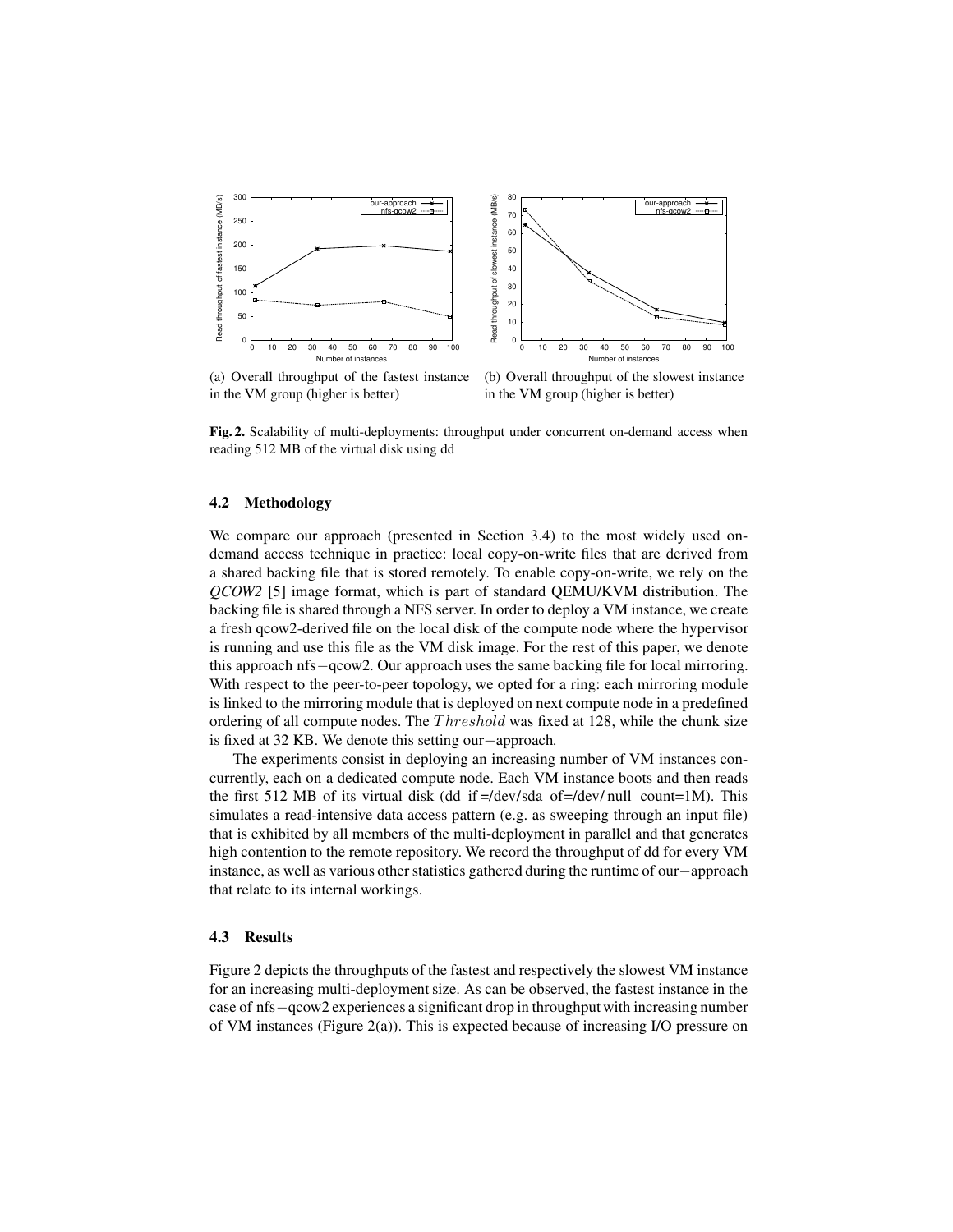

(a) Average throughput of the VM multideployment group as a whole (higher is better)

(b) Statistics about chunk accesses for our−approach

Fig. 3. Scalability of multi-deployments: average throughput and aggregated statistics under concurrent on-demand access when reading 512 MB of the virtual disk using dd

the NFS server. Our approach on the other hand achieves the exact opposite: not only does it start better (showing that preventive chunk exchange successfully avoids access to the NFS server even in a group of 2), but it also exhibits a dramatic increase in throughput as the number of VM instances is growing (showing that more VMs provide better chunk exchange opportunities). At the other extreme, even the slowest instance (Figure 2(b)) benefits from chunk exchange, albeit at lesser extent.

To put these results in perspective, Figure 3(a) depicts the average throughput achieved by the VM multi-deployment group as a whole. As expected, the increasing I/O pressure on the NFS server leads to a noticeable drop in both cases. However, when increasing the multi-deployment size beyond two, a stable gain of at least 30% more throughput is noticeable for our−approach when compared to nfs−qcow2.

To better understand the contribution of preventive chunk exchange to this result, we illustrate in Figure 3(b) the total size corresponding to how many chunks were unmatched (i.e., exchanged but never needed for a read), successful (i.e., exchanged and later contributed to avoid a remote NFS access) and too−late (i.e., exchanged but arrived too late to avoid a remote NFS access during an on-demand read). It can be observed that due to high similarity in the access pattern, almost all chunks are matched to a later read. This is observable by inspecting unmatched, which maintains a negligible level (less than ≃10 MB) even for a large 100 node multi-deployment. Combined with a steady increasing trend for successful , this effectively explains the why the average throughput has a steady gain itself. However, it can also be noted that too−late is larger than successful , which shows that under high read pressure (as is our case) there is a high chance that a chunk is needed before it can be exchanged.

# 5 Conclusions

This paper introduced a novel multi-deployment technique based on augmented ondemand remote access to the VM disk image template. Being on-demand, it avoids an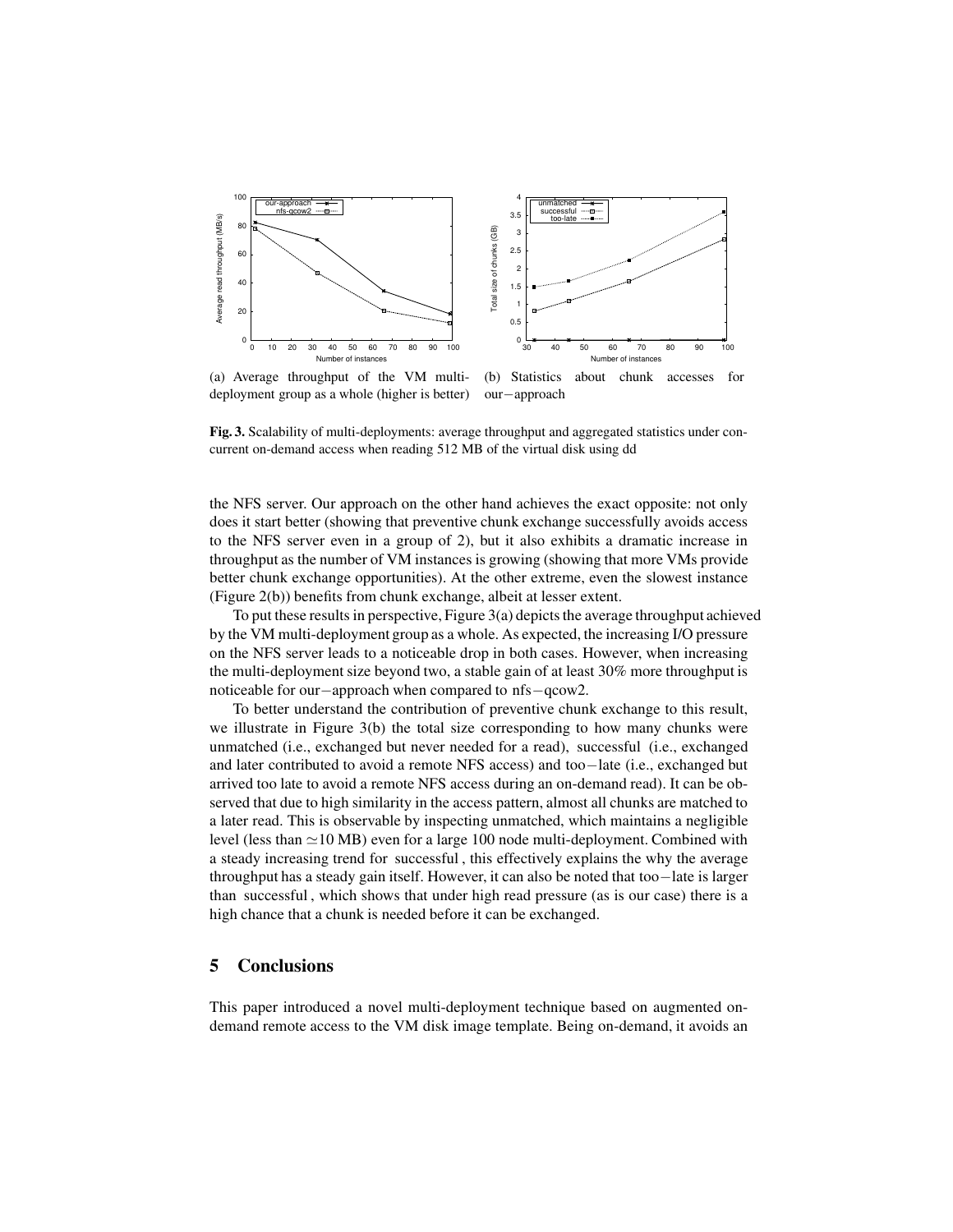expensive full pre-broadcast, while at the same time it pioneers the idea of exchanging chunks between multi-deployment members on-the-fly, in an effort to anticipate and prevent bottlenecks due to concurrent access to the remote repository where the VM disk image template is stored.

Our scheme is highly scalable, maintaining on the average a steady 30-40% improvement in read throughput compared to simple on-demand schemes in which the members of the multi-deployment are independent of each other. This is possible thanks to jitter between the VM instances, which enables the faster instances to effectively forward their chunks to slower instances in order to help them out. The results of this effect are dramatic: some instances become up to 4x faster compared to simple on-demand access.

Thanks to these encouraging results, we plan to further investigate the potential benefits of collaborative chunk exchange. In particular, we experienced a high number of chunks that arrived too late to be of use and thus an interesting direction to explore is how to avoid such chunks. Furthermore, as discussed in Section 3.2, we did not explore how to choose the optimal neighborhood size / topology and whether a pull scheme (i.e. push only chunk id as hint to others and prefetch chunk contents from others) might work better under the right circumstances. We plan to perform a deeper analysis in these areas.

# Acknowledgments

The experiments presented in this paper were carried out using the Grid'5000/ALADDIN-G5K experimental testbed, an initiative of the French Ministry of Research through the ACI GRID incentive action, INRIA, CNRS and RENATER and other contributing partners (see http://www.grid5000.fr/).

### References

- 1. Amazon: Amazon Elastic Compute Cloud (EC2). http://aws.amazon.com/ec2/
- 2. Reiss, C., Tumanov, A., Ganger, G.R., Katz, R.H., Kozuch, M.A.: Heterogeneity and dynamicity of clouds at scale: Google trace analysis. In: SoCC '12: Proceedings of the 3rd ACM Symposium on Cloud Computing, San Jose, USA, ACM (2012) 7:1–7:13
- 3. Andrzejak, A., Kondo, D., Yi, S.: Decision model for cloud computing under sla constraints. In: MASCOTS '10: Proceedings of the 2010 IEEE International Symposium on Modeling, Analysis and Simulation of Computer and Telecommunication Systems, Washington, DC, USA, IEEE Computer Society (2010) 257–266
- 4. Wartel, R., Cass, T., Moreira, B., Roche, E., Guijarro, M., Goasguen, S., Schwickerath, U.: Image distribution mechanisms in large scale cloud providers. In: CloudCom '10: Proceedings of the 2nd IEEE Second International Conference on Cloud Computing Technology and Science, Indianapolis, USA, IEEE Computer Society (2010) 112–117
- 5. Gagné, M.: Cooking with linux: still searching for the ultimate linux distro? Linux J. (161) (2007) 9
- 6. Chen, H., Kim, M., Zhang, Z., Lei, H.: Empirical study of application runtime performance using on-demand streaming virtual disks in the cloud. In: MIDDLEWARE '12: Proceedings of the 13th ACM/IFIP/USENIX International Middleware Conference (Industrial Track), Montreal, Canada (2012) 5:1–5:6